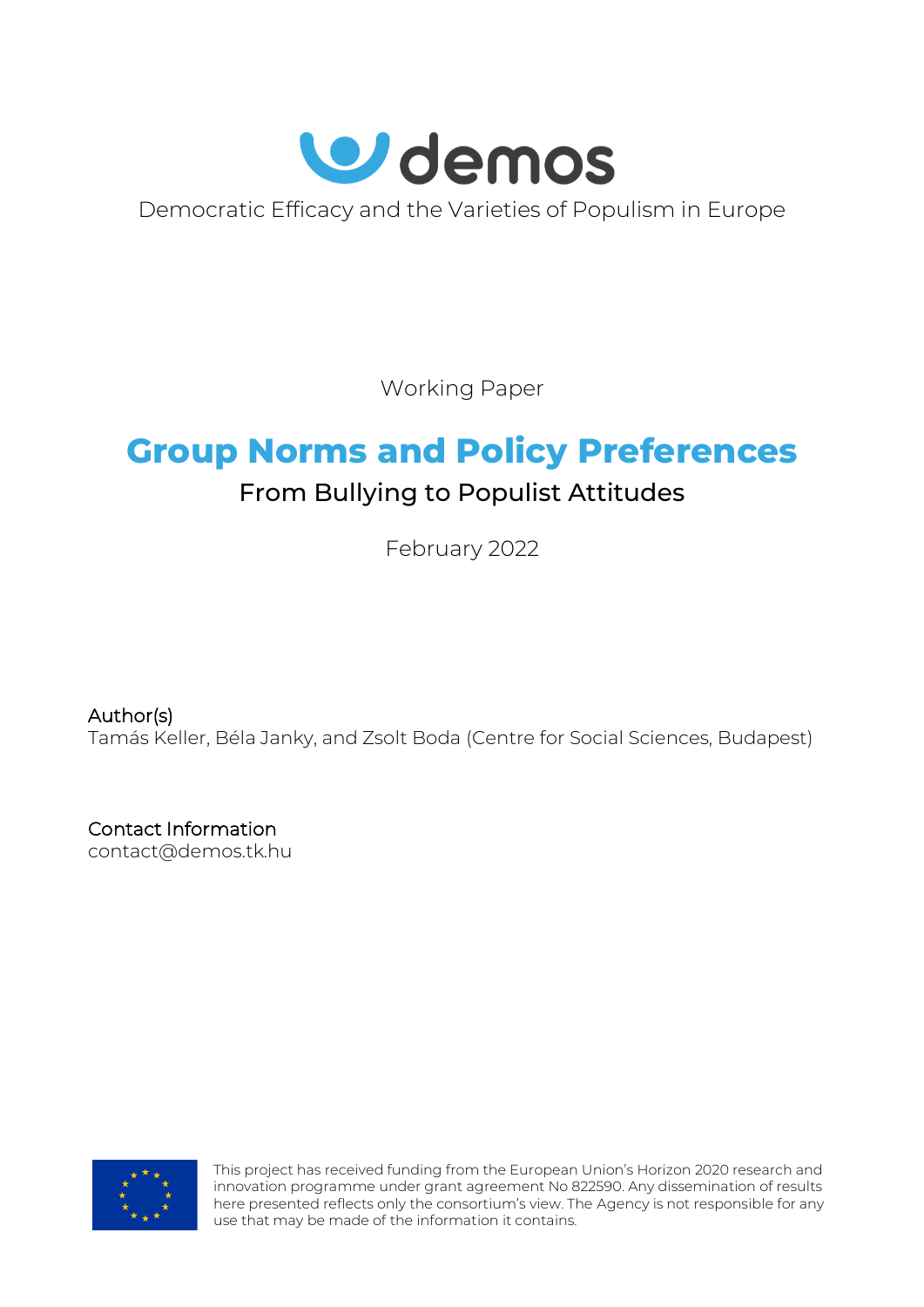#### **Abstract**

This working paper focuses on some of the individual level factors of populist commitment. Building on previous DEMOS research, the research explores a typical problem in many schools: bullying. We assume that bullying and populism may be connected; that is, those who accept or practice bullying in schools are more prone to agreeing with exclusionary populist policy statements. Conversely, those who reject bullying and show more empathy towards victims of bullying are less supportive of populist statements. The assumption is based on the hypothesised structural similarity between the exclusionary nature of (at least: certain types of) populism and bullying. The research also assumes that anti-bullying empathy treatment will decrease the appeal of exclusionary populist statements.

The research conducted an online survey experiment with 500 respondents aged 16 to 25 years. The design included an empathy treatment (a vignette about a victim of bullying) and for the control groups either no treatment or an anger treatment (a vignette about injustice and power abuse). Based on previous results on the role of anger in spurring populist sentiments, we assumed that while the empathy treatment would decrease, the anger treatment would increase the support of exclusionary populist statements.

Our basic assumption proved to be correct: those who accept more bullying expressed a stronger support for the exclusionary policy positions. Our hypothesis on the role of anti-bullying empathy treatment in decreasing this support seems to be supported as well. Interestingly, our anger treatment did not work the way we expected: it did not induce more support for exclusion, on the contrary. It seems that provoking the feeling of injustice may also have a positive effect in terms of solidarity with the excluded and a rejection of exclusionary populism. These results have potentially important practical implications: they suggest that anti-bullying programmes in schools building on either empathy or injustice may form the political attitudes of youth and decrease the populist appeal.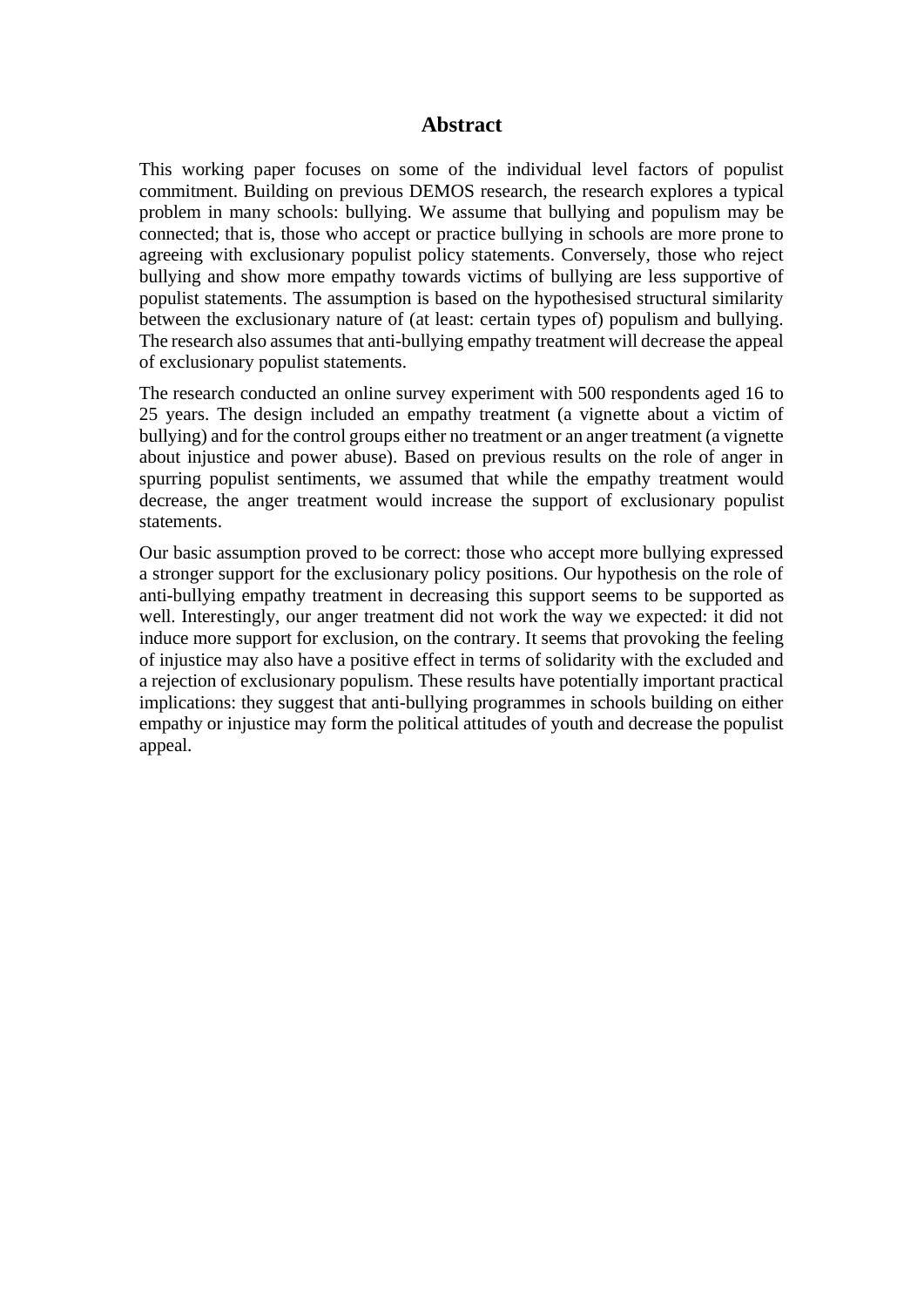## **Table of Contents**

| 1.1 |  |
|-----|--|
| 2.  |  |
| 2.1 |  |
| 2.2 |  |
| 2.3 |  |
| 2.4 |  |
| 2.5 |  |
| 3.  |  |
|     |  |
|     |  |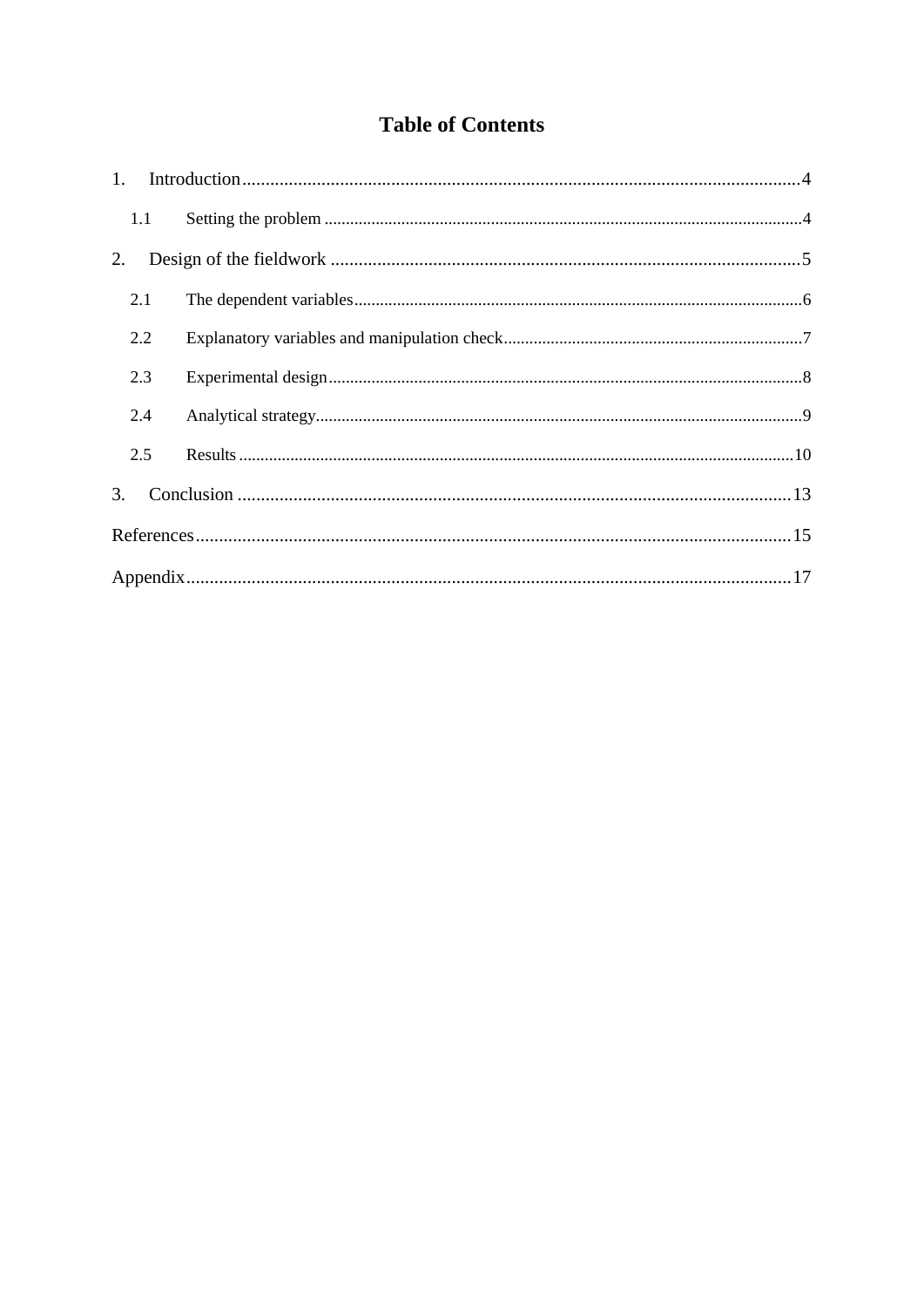## <span id="page-3-0"></span>**1. Introduction**

In this working paper, we focus on some specific aspects of the populist mindset. One strand of research under DEMOS focuses on the role of schools in developing democratic efficacy and countering populism, the assumption being that school environment may have a lasting effect on the political attitudes and behaviour of youth. The present working paper describes research which explores a specific aspect of this problem: the possible linkage between school bullying and populist attitudes. The research has been organised around the hypothesis that the rejection of bullying predicts a rejection of exclusionary populist views; and if so, anti-bullying programmes at schools may help prevent the development of populist attitudes.

#### <span id="page-3-1"></span>**1.1 Setting the problem**

The initial hypothesis builds on the assumption that bullying and populism may have something in common; that those who accept or practice bullying are more prone to agreeing with exclusionary populist policy statements. Conversely, those who reject bullying and show more empathy towards victims of bullying are less supportive of those statements. The question is, what may ground the similarity between bullying attitudes and populist attitudes? In the following, we shortly present the arguments for this similarity referring to two well-known approaches of defining populism: the ideational and the communicative, both of which has been used in previous DEMOS research.

The ideational approach of populism is widely used in the literature and its empirical relevance has been demonstrated recently by Hawkins et al. (2019). This approach defines populism as a thin ideology without an elaborate ideological and programmatic core that expresses a heavily moralising Manichean worldview and considers society to be ultimately separated into two homogeneous and antagonistic groups, 'the pure people' and 'the corrupt elite', arguing that politics should be an expression of the *volonté générale* of the people (Mudde, 2004). This definition implies a heavily moralizing approach to socio-political problems by populists; as well as a radical majoritarianism and anti-pluralism. These features point to the potentially exclusionary and polarising nature of populism (Somer et al. 2021): minority groups which do not fit into the homogenized definition of 'the people' are not only excluded from it, but are often portrayed as potential enemies of the people.

It is debated whether the penchant for exclusion is a general feature of populism: the literature distinguishes between exclusionary (mainly right-wing) and inclusionary (mainly left-wing) populism (Mudde and Rovira Katlwasser 2013). We believe that the above characteristics imply an exclusionary approach, but it is certainly true that the extent and the targets of exclusion might be very different depending on the specific nature of the populism in question. In our research we focus on the exclusionary aspect of populism, and whether it is a universal phenomenon. It is certainly an important feature of the right-wing populism which is dominant in Europe.

Social exclusion is an important feature of bullying on both sides: by defining the members of in-group and out-groups bullying functions to strengthen group identity; while the suffering of victims is to a large extent linked to the feeling of being excluded from the community (Killen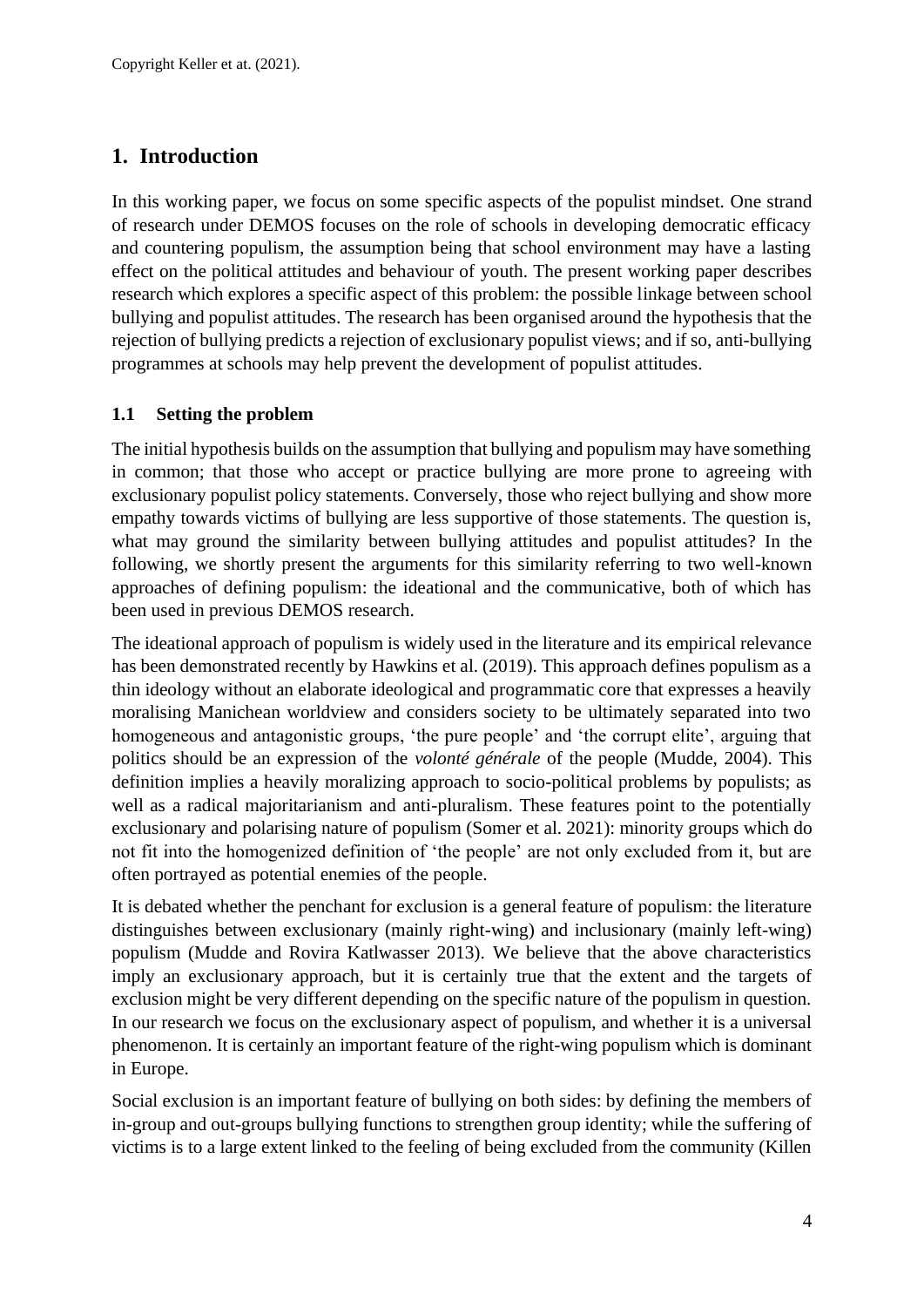and Rutland 2013, Søndergaard 2014). That is, the exclusionary aspect of both populism and bullying signals a structural similarity between the two phenomena.

Populism is also often defined as a political style (Moffitt and Tormey, 2014) characterised by a Manichean logic ('elite' vs. 'people'), adversarial narratives targeting the 'enemies of the people' as well as the depiction of crises that justify immediate political action. Empirical analyses of political communication have demonstrated that the communication of populist actors is more hostile and negative than that of non-populists (e.g. Jagers and Walgrave 2007). Bullying has also been conceptualized as a communicative phenomenon characterised by negative, aggressive, humiliating content and hurtful intentions (Pörhölä et al. 2006). We argue that the hostile and negative communication style is a feature of both populism and bullying and provides a further structural similarity between the two. While this is not necessarily true for each and every populist politician, some of them are real bullies targeting women, LGBTQ people, immigrants, or drug addicts, as illustrated by several statements of Donald Trump, Jair Bolsonaro, Rodrigo Duterte, Viktor Orbán and others.

Based on the above considerations the research question leading our investigation is the following: Is there a link between the evaluation of micro-level aggression (school bullying) and the perception of macro-level politics?

The question is important, because an affirmative answer to it naturally leads to a second one with clear practical implications: Does sensitising students to micro-level aggression change the way populist adversarial discourse is evaluated? In other words: May anti-bullying programmes in schools have the side-effect of decreasing the appeal of populism?

Based on our research questions we generated the following hypothesis:

H1. There is a positive association between the acceptance of bullying and the support for exclusionary policy statements.

H2. Empathy treatment concerning bullying decreases the support for exclusionary policy statements.

H3. Anger treatment increases the support for exclusionary policy statements.

The last hypothesis is not derived from our research questions: it is based on previous DEMOS research on the role of anger in predicting populist attitudes (see Abadi et al., 2020). Since we followed an experimental design it allowed us to include anger treatment as well and study its hypothesised effect on populist attitudes.

## <span id="page-4-0"></span>**2. Design of the fieldwork**

We developed a detailed research design of an experiment to be conducted among Hungarian high school students. We intended to treat  $11<sup>th</sup>$  and  $12<sup>th</sup>$  grade students in classroom settings, and after completing an online pilot questionnaire survey, also carried out pilot studies in two elite high schools in Budapest. The results of the pilots were promising. However, lockdowns in the first, second and third waves of the 2020-21 Covid-19 pandemic inhibited the completion of the fieldwork: in Hungary high schools were closed from November 2020 till May 2021.

Eventually, we decided to develop a different design of the fieldwork. We opted for conducting an online survey-experiment. One way to carry out the fieldwork is to approach the high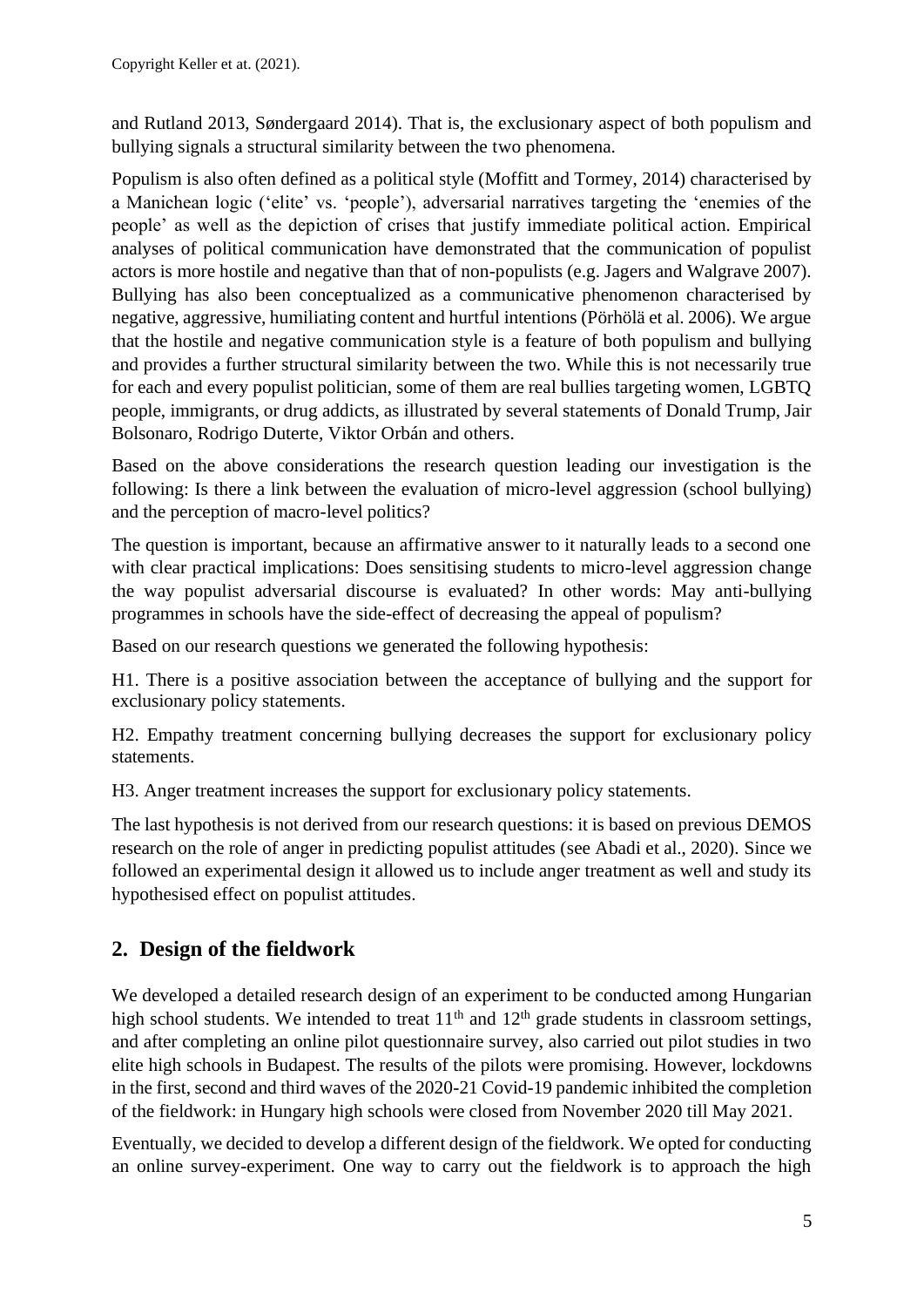schools originally selected for the classroom experiments and deliver the questionnaire with the help of cooperating teachers. However, lessons learned from the pilots warned us about potential biases stemming from the (online) communication between respondents (who were aware that they were collectively involved in a survey).

Therefore, we asked a professional online polling firm to carry out the fieldwork on a quota sample based on their respondent panel. We approached the pollster with the largest representative respondent panel. Still, conducting a survey on a large enough sample of  $11<sup>th</sup>$ and  $12<sup>th</sup>$  graders wasn't feasible. Hence, we expanded the target population to include all 16-25 years old internet users. Our aim was to secure a large enough sample for reasonable statistical power, while keeping the age-range narrow enough to exclude those for whom memories of the conflicts in high school life have faded. We collected the answers of 500 respondents. The sample quotas included sex, region of residence and educational level. The fieldwork was carried out in May 2021.

#### <span id="page-5-0"></span>**2.1 The dependent variables**

Our scope is to explain the effect of empathy towards the abused in small scale setting on attitudes towards public policies. In particular, we are interested in the effects on attitudes towards populist policies and approaches.

A major challenge of such an investigation in Hungary is that there has been a populist government in the months (and years) before the survey. This government has put forward a populist agenda in many domains of public policy (Waterbury, 2020). Thus, asking subjects about major policy dilemmas with questions commonly used in surveys may risk triggering pretreatment effects (Druckman & Leeper, 2012). Namely, respondents tend to answer questions in accordance with their political preferences (following the party lines), suppressing the effects of the experimental treatments (for recent results from Hungary see Janky 2018, 2019).

Hence, we tried to avoid topics that had been high on the public agenda in the two-three years before the survey, like, for instance, immigration which has been in the focus of governmental communication since 2015. As a result, some of the proposals raised in the questions seem weird from the perspective of contemporary liberal democracies. Note, however, that several of the actual proposals of the existing populist political forces around the world seemed similarly weird at first for those thinking within the ideological framework of liberal democracies.

In the questionnaire, we measured the level of agreement with the following statements on a seven-point scale. The statements were presented in a random order (Answers for the individual survey items are shown in Table A1 in the Appendix. The distribution of the composite index is shown in Figure A1 in the Appendix.)

- The government should not spend money on the entertainment of detainees (TV, library, shows, celebrations).
- The government should not spend money on the healthcare of detainees.
- The government should not spend money on the health care of serious alcohol addicts (ambulance, detoxication, rehabilitation).
- It should be allowed that in the case of illegal intrusion, people can defend their own property (apartment, house, garden) with any means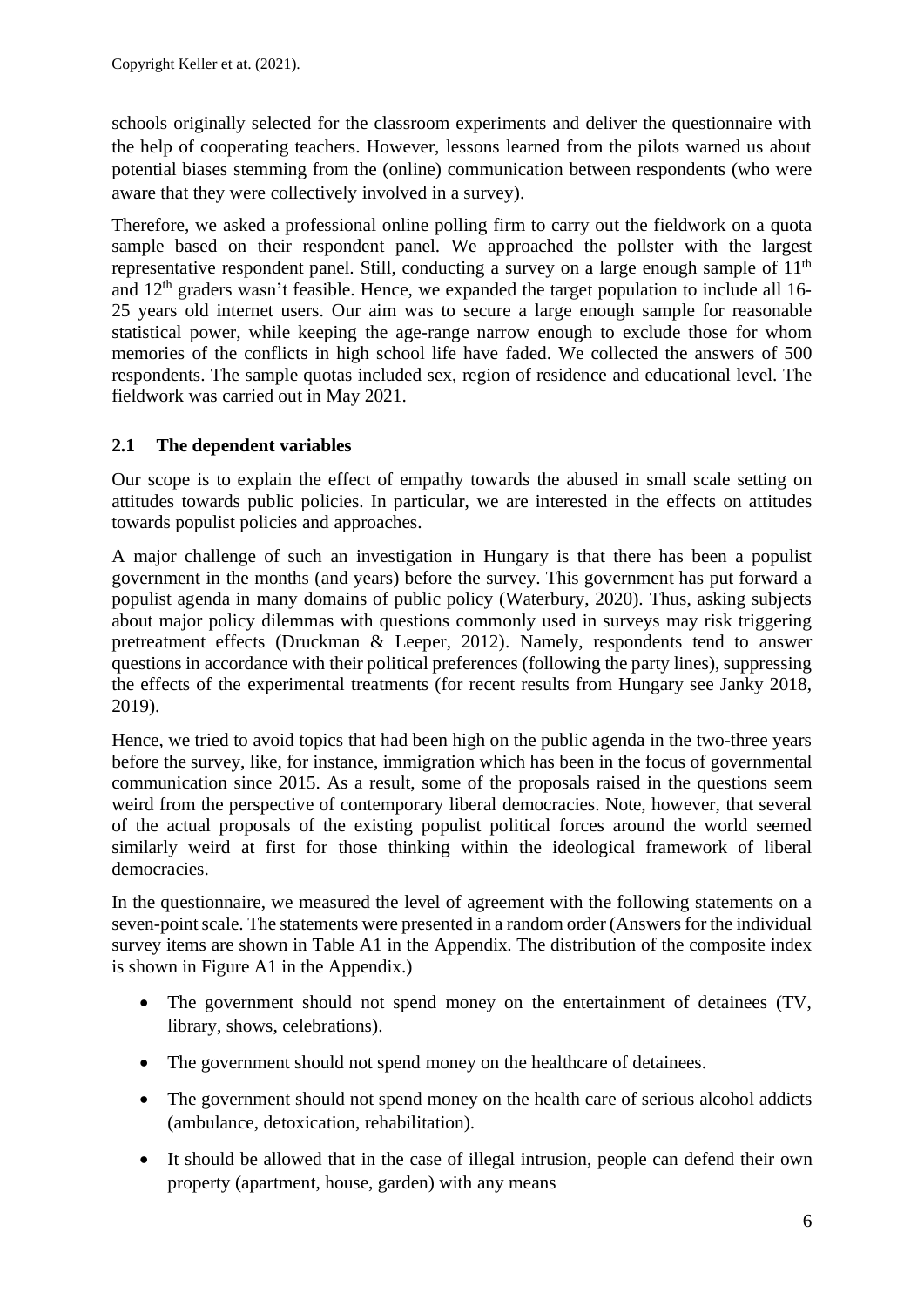- Commuters' rights to clean streets are stronger than the homeless people's rights to live in the streets
- A country has the right to decide about immigration based on the religion of the potential immigrants.
- A night club has the right to refuse to accept Roma visitors.
- A town should have the right to refuse an open institution for people with mental illness.
- If an abused wife stands by her husband, public authorities have nothing to do with this family's issues.
- It should not be expected that one labels certain groups in the presence of members of those groups as they prefer to label themselves (that is, one could talk about Gypsies even if a person who labels themselves as Roma is present, or faggots even if a person who labels themselves as gay is present).

We created a composite variable, a populist attitude index to filter out the impacts of domainspecific preferences. Note, however, that a separate analysis of the different variables could provide important information for further research on the connection between the empathy with the abused ones and attitudes toward certain populist measures and policies.

#### <span id="page-6-0"></span>**2.2 Explanatory variables and manipulation check**

The explanatory variables are operationalised as vignettes presenting a bullying or abuse of power situation. The questionnaire also included a list of questions concerning attitudes about bullying. (Answers for the individual survey items are shown in Table A2 in the Appendix. The distribution of the composite index is shown in Figure A2 in the Appendix.)

Our design of the treatments relies on the ones of earlier experiments aimed at triggering empathy (Berenguer 2010) and investigate reactions to bullying stories (Byers et al. 2011). The vignettes are introduced by the following short paragraph:

You may read a short story below. We ask you to read the story and try to imagine the feelings of the protagonist in the presented situation. Try to empathise with the feelings of this young person.

The first version of the vignettes presents a bullying situation from the perspective of a bullied teenager. Respondents were asked to read the following short story:

*Everybody in the school has eventually entered the Facebook group 'Silly clothes and shoes'. At the beginning, they posted photos downloaded from the internet. Then, one day somebody posted a shot about guy from the school. And the post become popular. And a week ago it happened. Somebody secretly took a photo of my shoes, and the posted it in the group. It soon become the most popular post, everybody laughed at it. I could not wear other shoes. I felt* really cold in my summer shoes, in the rainy weather. When we bought it, I told my mother that it was very uncool, but she refused to by what I choose ('we do not by such an expensive stuff for such a short time'). The day after the post was horrific. I heard the laughs and knew people are staring at me already outside the school. I put on my summer shoes inside  $-$  this made me *even more ridiculous. I stayed at my desk in the breaks between the classes. Everybody knew why. I become even more humiliated. Nobody came up to me. And I have to go home somehow. And the cold, rainy weather has not been improving in recent days. It is hopeless at home: you*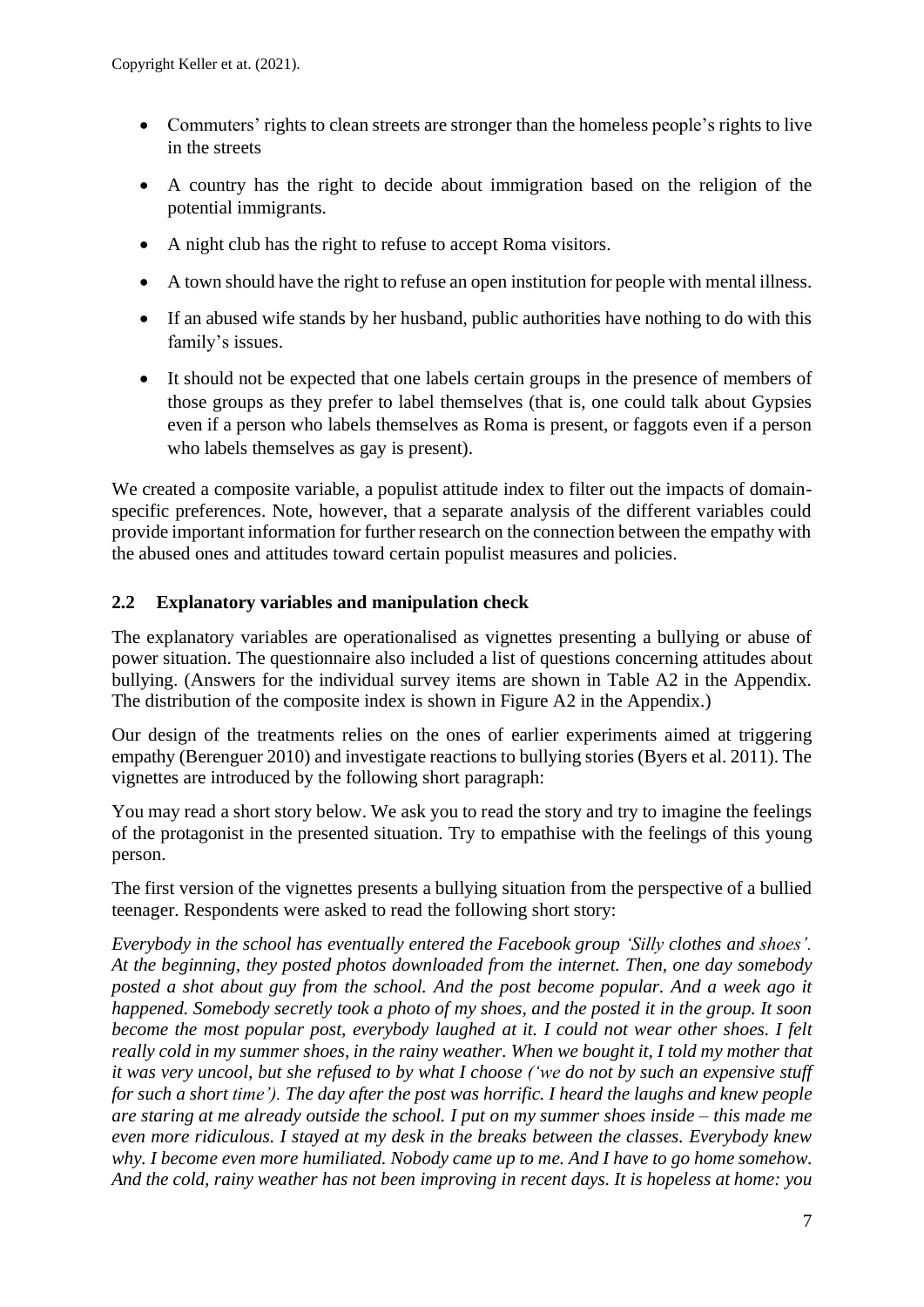#### don't have fever, you have to go to school, it is a ridiculous excuse. I'm alone. A box of sleeping *pills on the table. I'm crying.*

The second version of the vignettes presents an abuse of power situation from the perspective of abused teenagers. We expected this treatment to spur anger and indignation. Respondents were asked to read the following short story:

*Everybody in the club was enthusiastic about the trash collection competition. We were inspired by the perspective of foreign travel as a prize. During a one-month period, we devoted several days a week to walking and collecting recyclable trash of acquaintances and strangers. We explained enthusiastically about the importance of selecting recyclable waste and the new selective waste collection station in the town. Andrew ad his pals laughed at us, but also told us that they could not participate because the daughter of the mayor is in their club, so they were excluded. By the end of the month, we were completely exhausted, but we had collected a huge amount of selective waste. The guys who took the trash at the station were astonished and told us that we should listen to the results of the competition. And the news has just arrived: the winner is the club of the mayor's daughter with an incredibly huge amount of collected trash! It was only possible if they brought waste from the mayor's factory plant – if they collected anything at all. Everybody was shacked. What is more, Frank writes that our club is expected to visit the final ceremony to celebrate the winner! It is hard to describe the humiliation that I feel.*

After reading one of the vignettes, the respondents in the treatment groups were asked to remember for an event when they were in a similar situation as the protagonist of the story.

A randomly selected half of the respondents in the treatment and control conditions were asked about their emotional states. Those assigned to one of the treatment conditions had to report their emotional states during reading the vignette. Those in the control group simply reported their current emotional state. Subjects had to report about nine types of emotions. This battery serves as a manipulation check for the treatments. Since this manipulation check separated the treatments from the dependent variables, we adopted it only in one half of the sample to control for any moderating effect of those items on the revealed attitudes.

At the end of the questionnaire a set of questions mapped the respondents' attitudes about bullying, measuring the agreement with statements on a 7-point Liker-scale. Statements included:

- There is nothing wrong in students' name-calling each other for fun.
- I am very embarrassed if no one defends a classmate being bullied.
- The one offending others is in fact a coward.
- It is funny to see how people can crack up because of some jokes.

We created a composite variable as the average of the single items.

#### <span id="page-7-0"></span>**2.3 Experimental design**

The questionnaire started with a couple of basic demographic questions. Then, the experiment started without discussing other issues. Respondents were randomly assigned to one of the following control/treatment groups (see also Table 1):

• In the basic control group only the policy questions (dependents) are presented.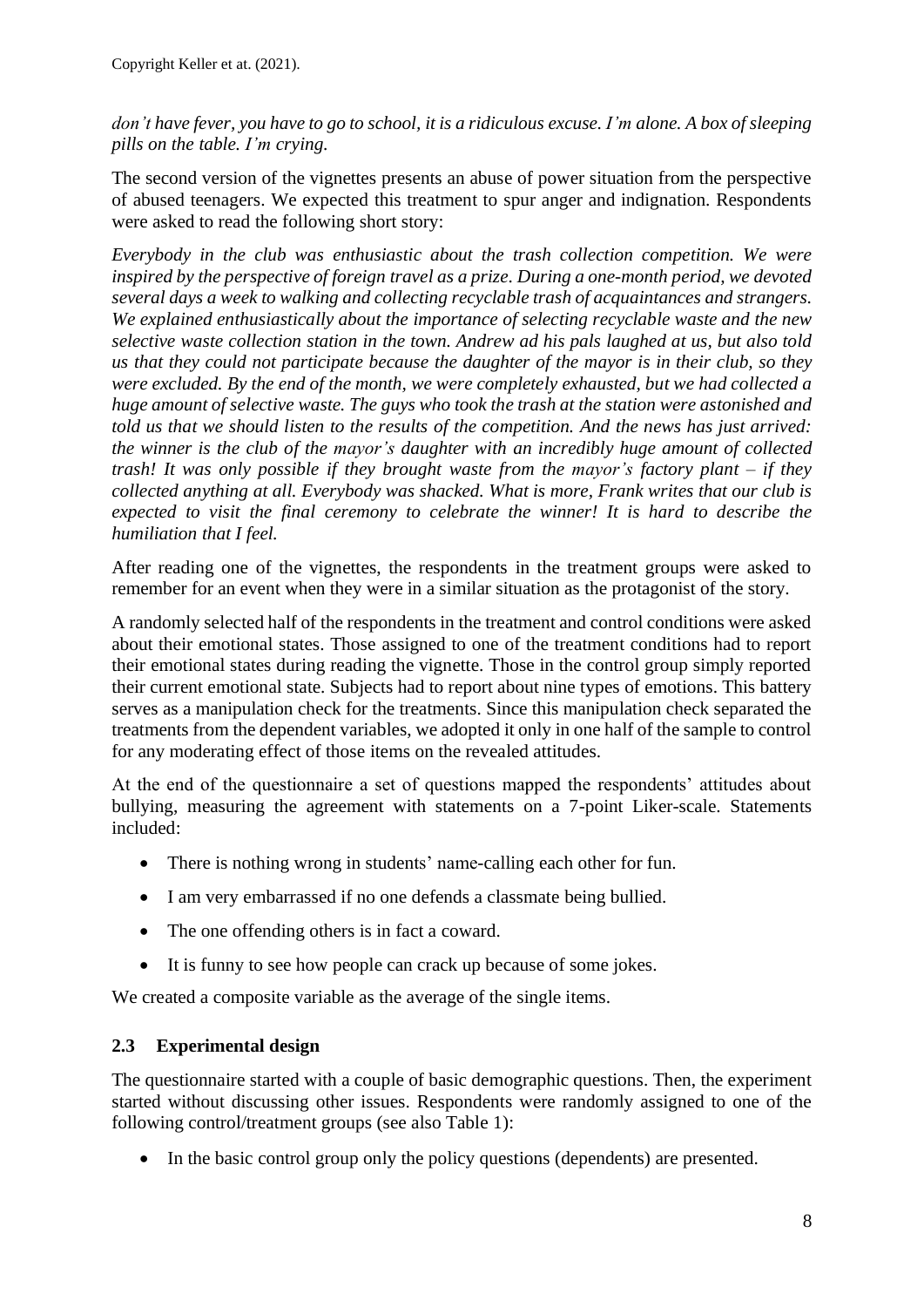- In the treatment group T1, respondents read a vignette about a bullying situation, asked to remember similar situations in their life, and the policy questions (dependents) are presented afterwards.
- In the treatment group T2, respondents read a vignette about an abuse of power situation, asked to remember similar situations in their life, and the policy questions (dependents) are presented afterwards.
- In the expanded control group respondents are asked about their current emotional states before the policy questions (dependents) are presented for them.
- In the expanded treatment group  $T1^*$ , respondents read a vignette about a bullying situation, asked to remember similar situations in their life and reveal their emotional state (manipulation check), and the policy questions (dependents) are presented afterwards.
- In the expanded treatment group  $T2^*$ , respondents read a vignette about an abuse of power situation, asked to remember similar situations in their life and reveal their emotional state (manipulation check), and the policy questions (dependents) are presented afterwards.

Further questions to create control variables were presented after the experiment. No other issue was presented to the respondents in the questionnaire.

#### **Table 1. The structures of the questionnaire and the experimental design**

| Standard demographic + socioeconomic controls/1 |                                                 |                |                         |                |                  |  |  |  |  |  |
|-------------------------------------------------|-------------------------------------------------|----------------|-------------------------|----------------|------------------|--|--|--|--|--|
| Random assignment                               |                                                 |                |                         |                |                  |  |  |  |  |  |
| Control group                                   | Treatment 1                                     | T <sub>2</sub> | $Control +$<br>emotions | $T1+$ emotions | $T 2 +$ emotions |  |  |  |  |  |
| -                                               | VIG-A                                           | $VIG-B$        |                         | VIG-A          | $VIG-B$          |  |  |  |  |  |
|                                                 | <b>Emotional</b> states                         |                |                         |                |                  |  |  |  |  |  |
| $\qquad \qquad$                                 |                                                 |                |                         | (random order) |                  |  |  |  |  |  |
|                                                 | Policy questions                                |                |                         |                |                  |  |  |  |  |  |
| (random order)                                  |                                                 |                |                         |                |                  |  |  |  |  |  |
|                                                 | Standard demographic + socioeconomic controls/2 |                |                         |                |                  |  |  |  |  |  |
|                                                 |                                                 |                |                         |                |                  |  |  |  |  |  |

Bullying: attitudes

#### <span id="page-8-0"></span>**2.4 Analytical strategy**

There is still no consensus about the use of multiple regression models for testing treatment effects in experiments (Ansel et al. 2018, Freedman 2008, Lin 2013). Due to the lack of a perfect control for treatment-dependent nonresponse bias in our online survey, multivariate regression models for testing were used. Nonetheless, this choice does not change the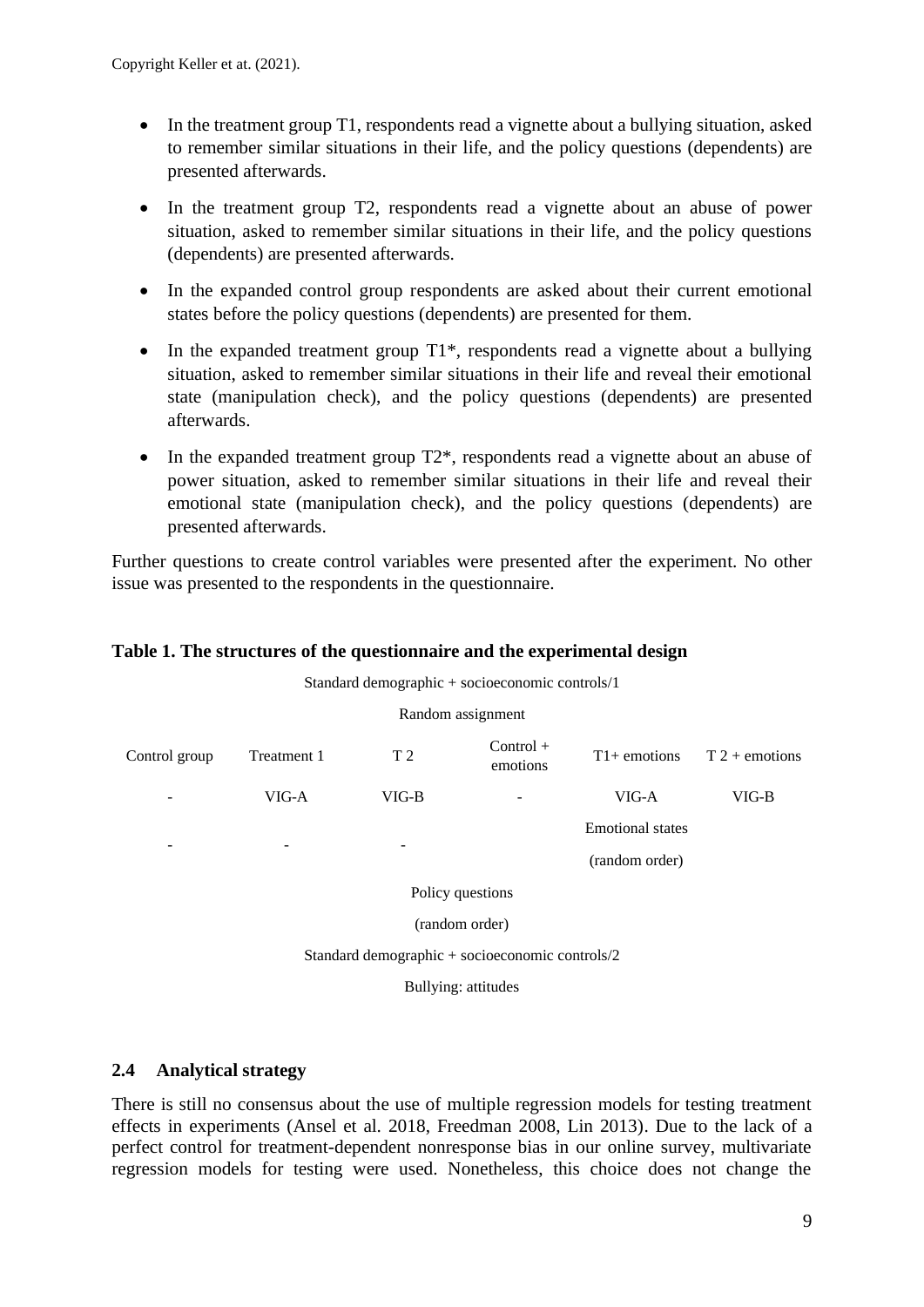qualitative findings. In these models, gender, education, residence (settlement type) and attitudes towards bullying were controlled for. We estimated linear regression models with the populism index as dependent variable.

## <span id="page-9-0"></span>**2.5 Results**

First, we were interested in how the treatment influenced participants' emotions. Note that we designed two treatments. Treatment 1 is designed to increase empathy. Treatment 2 is designed to increase anger.

Table 2 shows the mean value of nine emotions that the treatment could induce. Column 1 shows the mean value of each of the nine emotions in the group of people who received Treatment 1 (empathy). Column 2 shows the mean difference between those who received Treatment 1 (empathy) and Treatment 2 (anger). In Column 3, however, the reference category is those who have not revived any treatments (neither Treatment 1 nor Treatment 2).

We find that Treatment 1 induced participants' emotions more efficiently than Treatment 2. Thus, this treatment satisfied its purpose.

Treatment 2 was, however, not more efficient in increasing participants' anger than Treatment 1. As the table shows, there is no difference in the induced anger among those who received Treatment 1 and Treatment 2. Nevertheless, both treatments induced anger relative to the control group, e.g., relative to those who have not received any treatment.

In general, Treatment 1 increased most of the participants' emotions more efficiently than Treatment 2. Treatment 2 was solely more efficient than Treatment 1 in increasing participants' disgust. Therefore, we concluded that Treatment 2 is not suitable to increase participants' anger. It rather increases their disgust. More substantially, a short story about a controversial situation that describes that people have an unfair advantage if they are close to those with political power evokes disgust from people.

#### **Table 2. The average of induced emotions in Treatment 1 (empathy) and the difference relative to Treatment 1 in Treatment 2 and the no-treatment conditions.**

|          |                   | Mean differences relative to |                 |  |  |  |  |
|----------|-------------------|------------------------------|-----------------|--|--|--|--|
|          | Mean in Treatment | Treatment 1                  |                 |  |  |  |  |
|          |                   | in Treatment 2               | in no treatment |  |  |  |  |
| Regret   | 5.413             | $-0.750**$                   | $-2.120**$      |  |  |  |  |
| Empathy  | 5.733             | $-1.081**$                   | $-0.774**$      |  |  |  |  |
| Sympathy | 4.747             | $-1.040**$                   | $-0.181$        |  |  |  |  |
| Anger    | 4.813             | 0.111                        | $-2.147**$      |  |  |  |  |
| Joy      | 1.693             | $0.633*$                     | $3.165**$       |  |  |  |  |
| Emotion  | 3.96              | $-0.971**$                   | $-0.606*$       |  |  |  |  |
| Fear     | 3.133             | $-0.959**$                   | 0.079           |  |  |  |  |
|          |                   |                              |                 |  |  |  |  |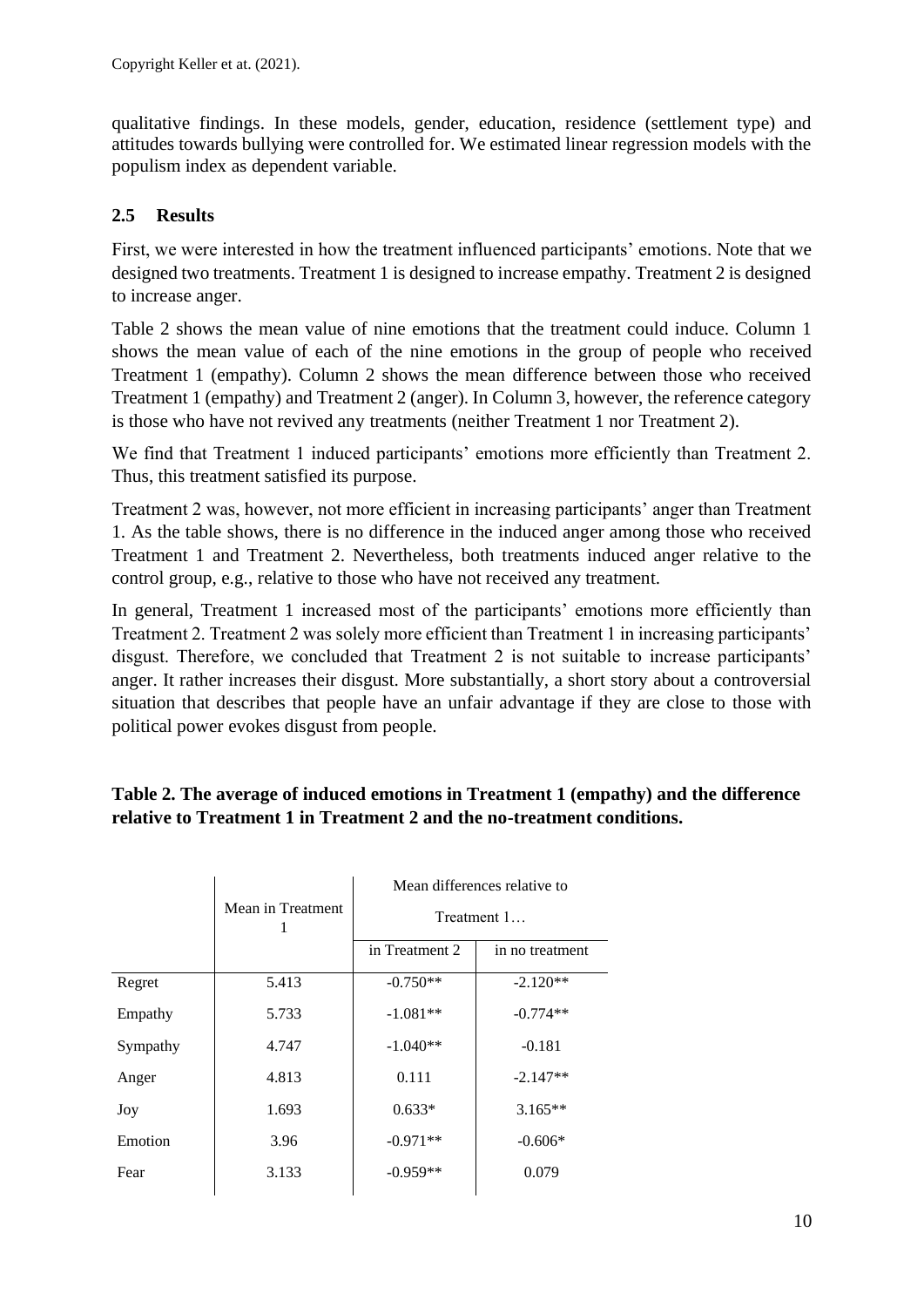| Sadness | 5.76       | $-1.173**$ | $-2.578**$ |
|---------|------------|------------|------------|
| Disgust | $1 \Omega$ | $1.152**$  | $-0.837**$ |

N=266

\*\* p<0.01, \* p<0.05, + p<0.1

Second, we were interested in how the populism index is associated with various background variables. Table 3 demonstrates a weak correlation between the populism index and the demographic background variables. Notably, females incline to populism more than males. Furthermore, relative to those who live in the capital, people in small-town and villages accept populism more.

In general, the relatively low correlation between the demographic background variables and the populism index is due to our homogenous sample containing young adults between the age of 16-25 who are available online. Since this group of people might be homogeneous, it is not surprising that the demographic variables have little explanatory power.

Interestingly, the bullying acceptance index correlates positively with the populism index. Those who accept more bullying (and thus exclude the less powerful) in the school also tolerate more populism. Since our populism index measures the acceptance of attitudes that excludes the less powerful people at the macro-level, our findings suggest an interplay between the same attitudes concerning the exclusion of the less powerful at the macro and micro levels. This finding corroborates our first hypothesis (H1).

|                            | Populism index |
|----------------------------|----------------|
| Female                     | $0.067**$      |
|                            | (0.020)        |
| Highest level of education |                |
| Primary school             | Ref.           |
| <i>Vocational</i>          | 0.092          |
|                            | (0.175)        |
| High-school final exam     | $-0.014$       |
|                            | (0.125)        |
| <b>Tertiary</b>            | $-0.240$       |
|                            | (0.190)        |
| Type of settlement         |                |
| <b>Budapest</b>            | Ref.           |
| County seat                | 0.257          |

**Table 3. Multivariate associations between the populism index and various background variables, unstandardized regression coefficients**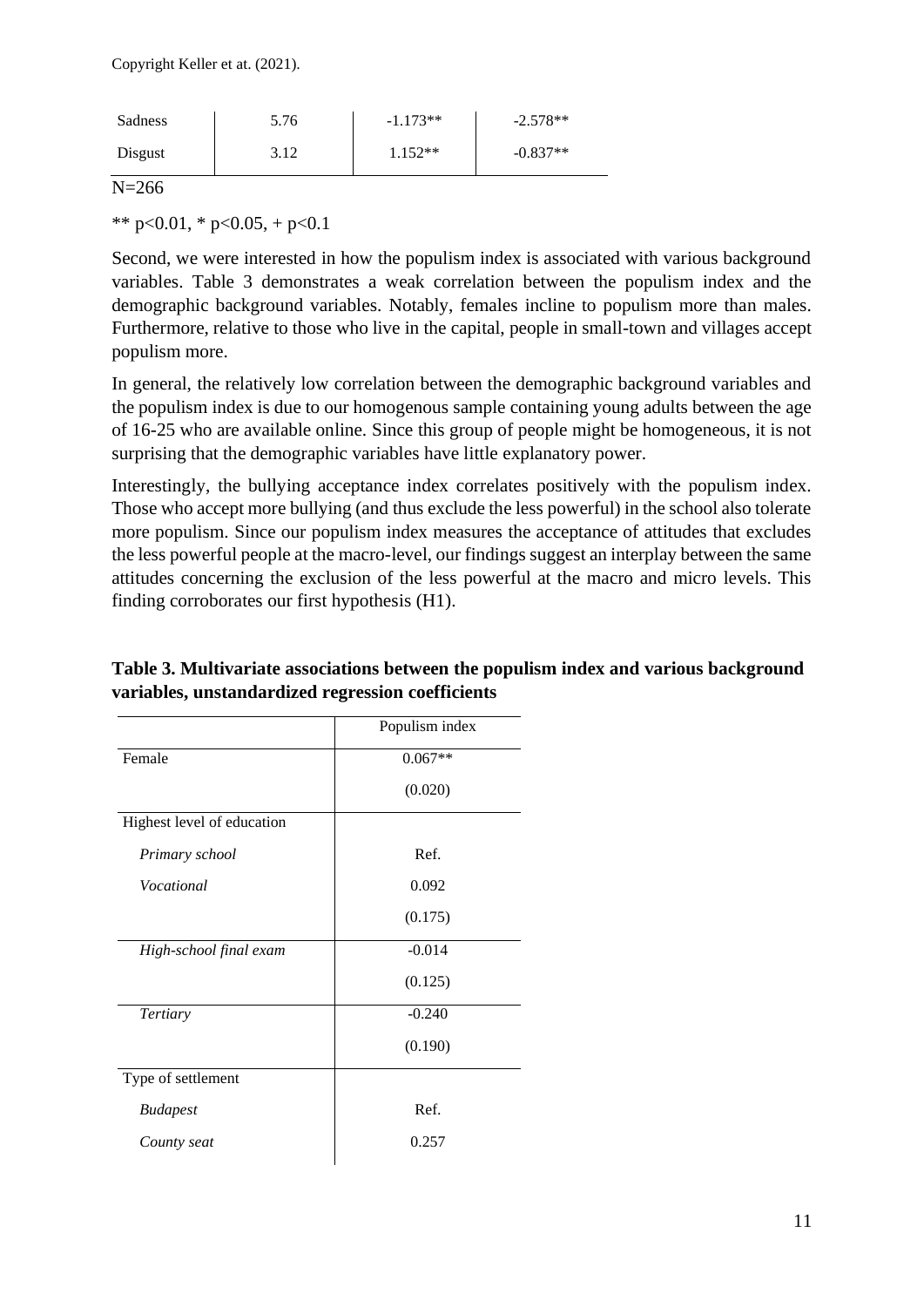|                        | (0.161)   |
|------------------------|-----------|
| Town                   | $0.322*$  |
|                        | (0.143)   |
| <b>Villages</b>        | $0.419**$ |
|                        | (0.147)   |
| Bully acceptance index | $0.200**$ |
|                        | (0.051)   |
| Constant               | $1.416**$ |
|                        | (0.406)   |
| Observations           | 500       |
| R-squared              | 0.080     |

Standard errors in parentheses

\*\* p<0.01, \* p<0.05, + p<0.1

Third, we estimated how our two treatments targeting people's emotions affect the populism index. In general, we observed that the manipulation check had attenuated the treatment effect. Any question that is included between the treatment and the outcome measures weaken the treatment effect. Therefore, in the further interpretation, we focus on those who have not received the manipulation check, e.g., who after the treatment have not received questions about their emotions. It should be noted that this reduced the sample size.

Table 4 shows that those who received Treatment 1 (empathy) display lower values in terms of the populism index. The effect is not significant in statistical term, but this is due to the small sample: the effect size is still notable. Table 4 also shows that Treatment 2 (disgust) had an even larger negative effect on the populism index.

At this point, it is noteworthy to point out the differences between the two treatments. Treatment 1 and 2 did not only induced different emotions (empathy and – as it has to turn out – disgust), but they have also alluded to different contexts. Treatment 1 has deployed a story from the micro or private life (unfair/unjust treatment due to the lack of economic/social power). By contrast, Treatment 2 used a story that connotates the macro or social/political life (unfair/unjust treatment due to the lack of political power).

Therefore, we can conclude that inducing people's disgust by stories about abusing political power decreases the populism index, e.g., it decreases the acceptance of the exclusion of less powerful social groups. These findings provide support to our second hypothesis (H2) on the role of anti-bullying empathy treatment in reducing the appeal of exclusionary populist policy statements.

At the same time, our findings do not support our third hypothesis (H3) on the role of anger in spurring populist sentiments. This might be due to the fact that as our manipulation check revealed, the vignette about an unjust situation, abuse of power did not provoke anger, but disgust, repugnance. But we can also speculate that the negative effect of the perceived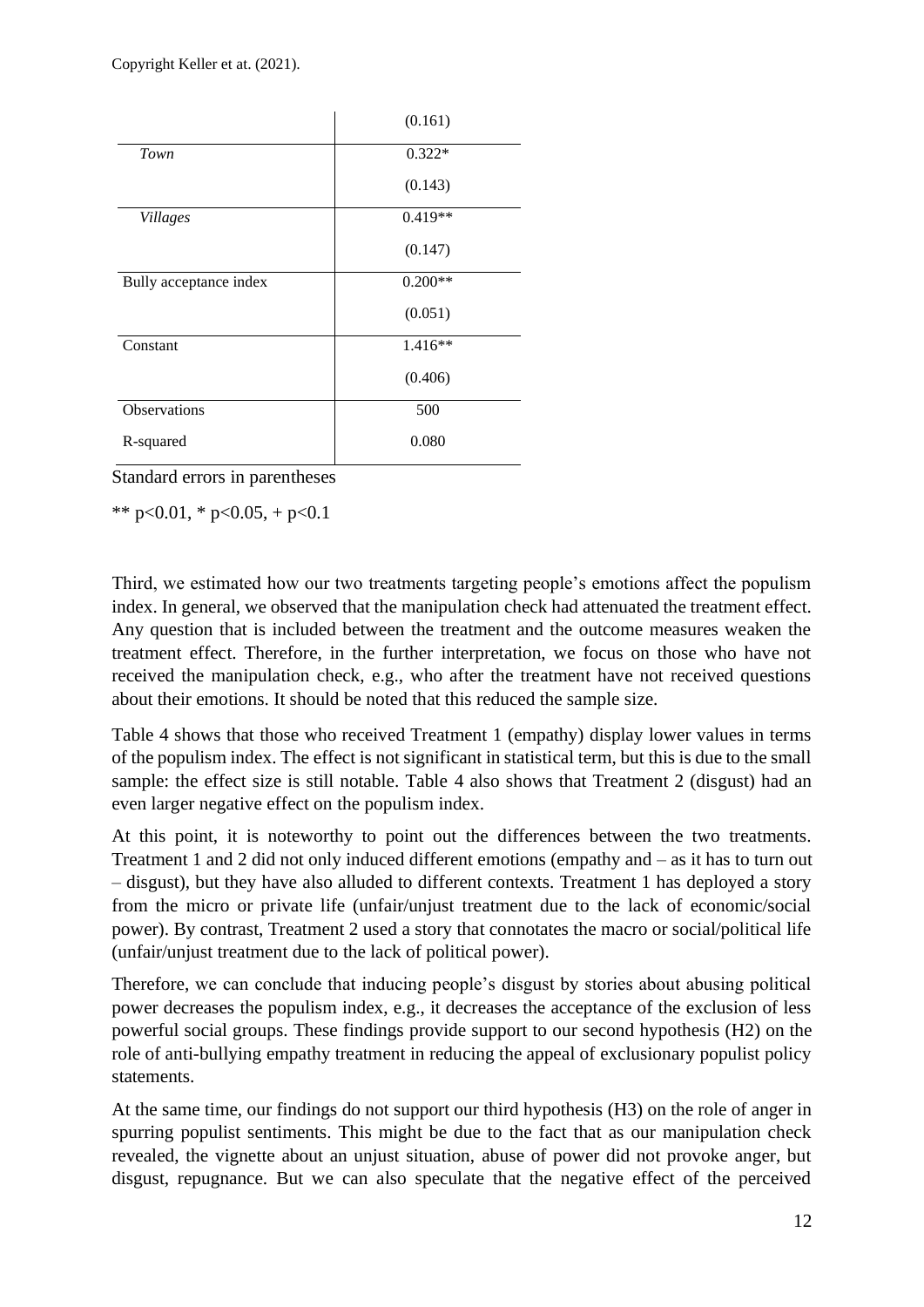injustice and the negative feelings spurred by it reduce the populist appeal because our policy statements were very much concerned with the exclusion of powerless groups. Perceived injustice generated feelings of solidarity with the victims of exclusion. Our results indicate that the negative effect of perceived injustice on exclusionary attitudes might be even stronger than that of empathy. This opens further avenues for research.

|                                         | (1)          | (2)          | (3)                     | (4)                  |
|-----------------------------------------|--------------|--------------|-------------------------|----------------------|
|                                         | Whole sample | Whole sample | Without<br>manipulation | With<br>manipulation |
| Treatment 1                             | $-0.079$     | $-0.147$     | $-0.147$                | $-0.024$             |
|                                         | (0.112)      | (0.162)      | (0.157)                 | (0.157)              |
| Treatment 2                             | $-0.032$     | $-0.250$     | $-0.250+$               | 0.155                |
|                                         | (0.106)      | (0.156)      | (0.151)                 | (0.149)              |
| Manipulation check                      | $-0.013$     | $-0.189$     |                         |                      |
|                                         | (0.090)      | (0.149)      |                         |                      |
| Treatment $1 \times$ Manipulation check |              | 0.123        |                         |                      |
|                                         |              | (0.223)      |                         |                      |
| Treatment $2 \times$ Manipulation check |              | $0.406 +$    |                         |                      |
|                                         |              | (0.213)      |                         |                      |
| Constant                                | 0.041        | 0.137        | 0.137                   | $-0.052$             |
|                                         | (0.089)      | (0.110)      | (0.106)                 | (0.103)              |
| Observations                            | 500          | 500          | 234                     | 266                  |
| R-squared                               | 0.001        | 0.009        | 0.012                   | 0.006                |

| Table 4: Treatment effect on the populism-index, Cohen's effect sizes |  |  |
|-----------------------------------------------------------------------|--|--|
|                                                                       |  |  |

Standard errors in parentheses

\*\* p<0.01, \* p<0.05, + p<0.1

### <span id="page-12-0"></span>**3. Conclusion**

The research explored the possible link between bullying attitudes and exclusionary populist attitudes, building on the assumption that those who accept bullying are more supportive of exclusionary policy statements targeting vulnerable social groups, like homeless people, prison inmates or immigrants. The assumption is based on the hypothesised structural similarity between the exclusionary nature of (at least: certain types of) populism and bullying. The research also assumed that anti-bullying empathy treatment will decrease the appeal of exclusionary populist statements.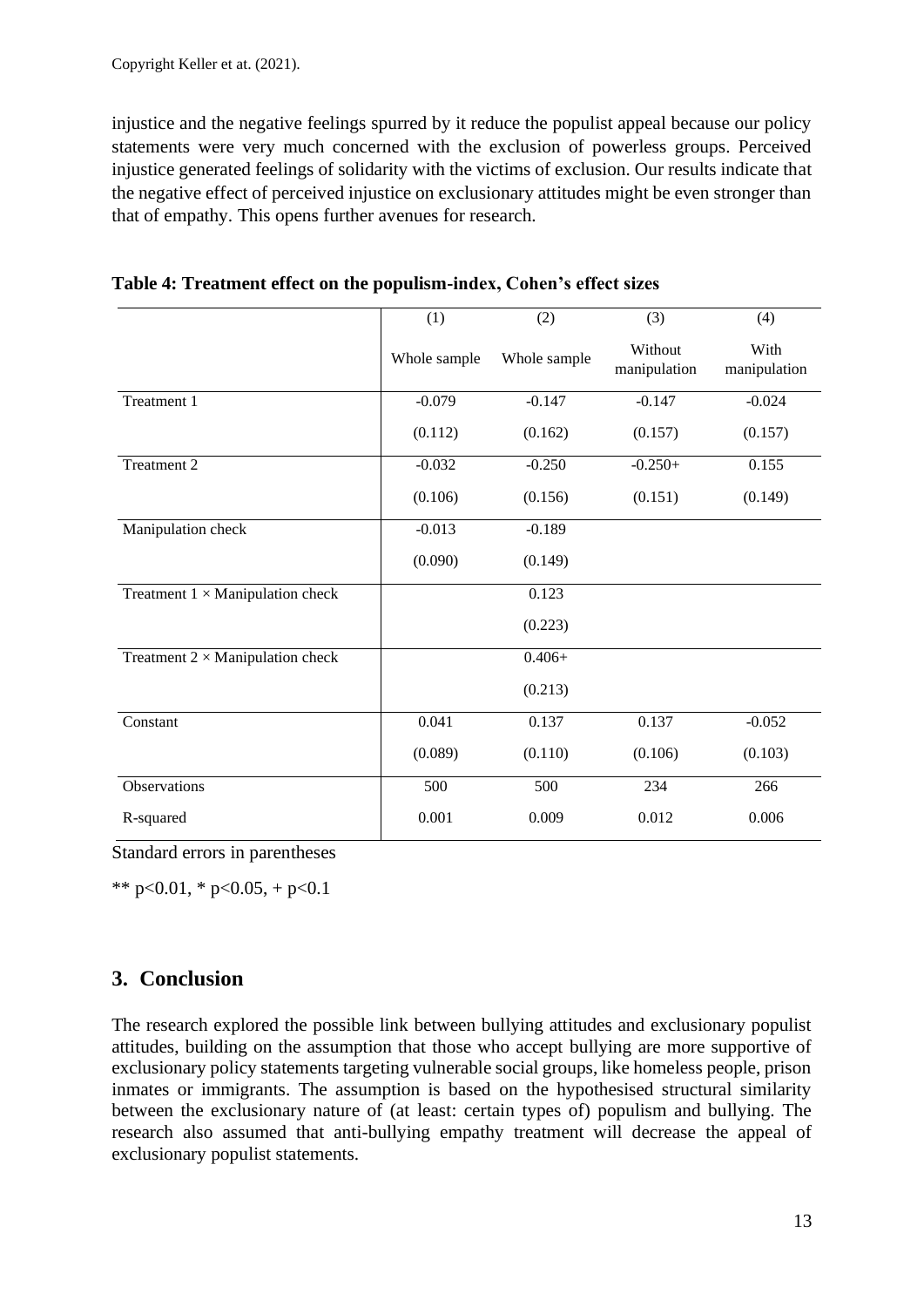The research consisted of an online survey experiment with 500 respondents aged 16-25. The design included an empathy treatment (a vignette about a victim of bullying) and for the control groups either no treatment or an anger treatment (a vignette about injustice and power abuse). Based on previous results on the role of anger in spurring populist sentiments we assumed that while the empathy treatment will decrease, the anger treatment will increase the support of exclusionary populist statements.

Our basic assumption proved to be correct: those who accept more bullying expressed a stronger support for the exclusionary policy positions. Our hypothesis on the role of antibullying empathy treatment in decreasing this support seems to be supported as well. These results have potentially important practical implications: they suggest that anti-bullying programmes in schools may form the political attitudes of the youth and decrease the populist appeal. Of course, at this stage this is speculative, but the observed effects point to this direction.

Interestingly, our anger treatment did not work the way we expected: it did not induce more support for exclusion, on the contrary. It seems that provoking the feeling of injustice may also have a positive effect in terms of solidarity with the excluded and a rejection of exclusionary populism.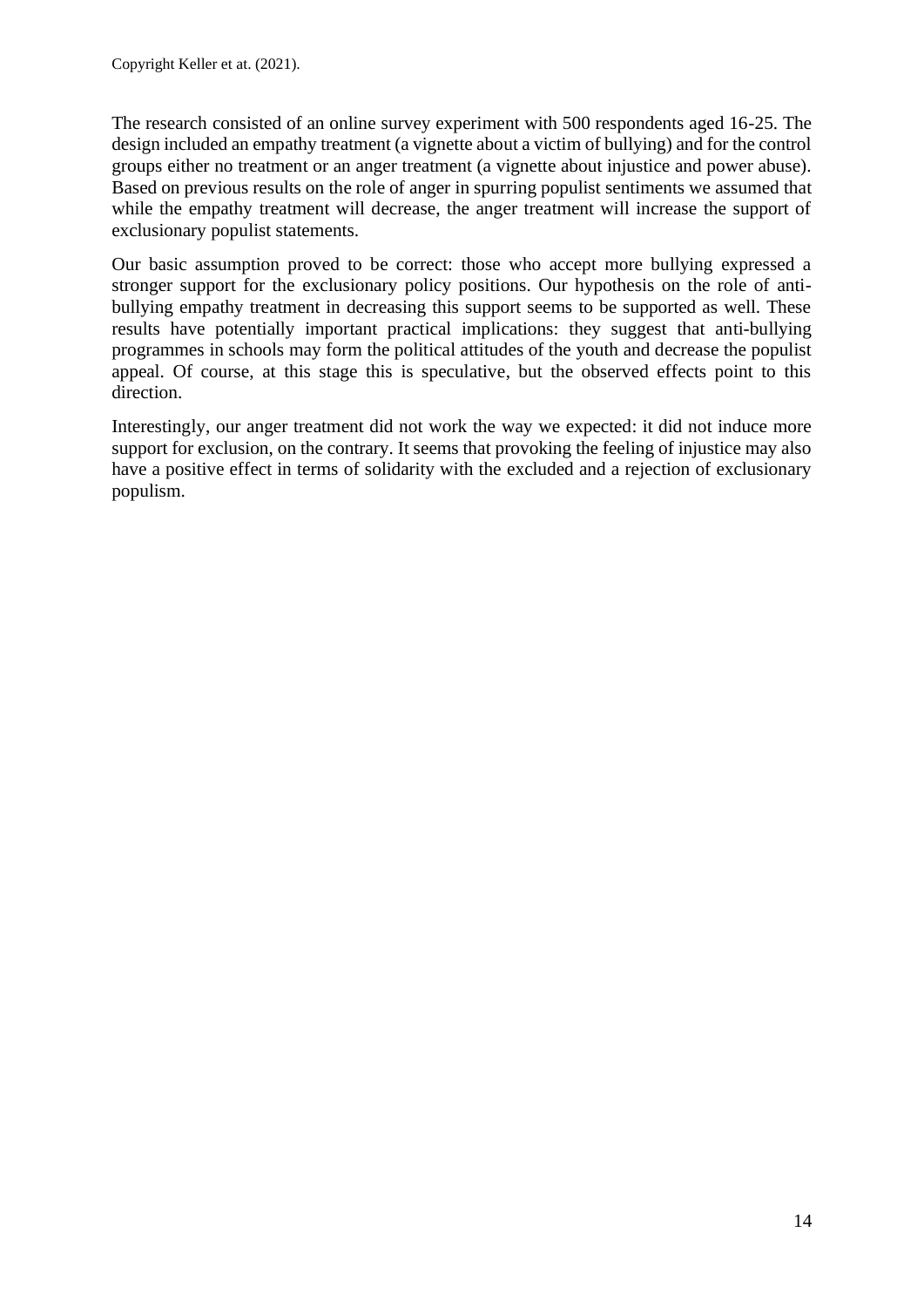#### <span id="page-14-0"></span>**References**

- Abadi, D., Cabot, P.-L. H., Duyvendak, J. W., & Fischer, A. (2020). *Socio-economic or emotional predictors of populist attitudes across Europe* (DEMOS Working Paper). <https://openarchive.tk.mta.hu/483/>
- Ansel, J., Hong, H., & Li, J. (2018). OLS and 2SLS in randomized and conditionally randomized experiments. *Jahrbücher für Nationalökonomie und Statistik*, *238*(3–4), 243-293.
- Berenguer, J. (2010). The effect of empathy in environmental moral reasoning. *Environment and Behavior*, *42*(1), 110–134.
- Byers, D. L., Caltabiano, N. J., & Caltabiano, M. L. (2011). Teachers' attitudes towards overt and covert bullying, and perceived efficacy to intervene. *Australian Journal of Teacher Education*, *36*(11), 8.
- Druckman, J. N., & Leeper, T. J. (2012). Learning more from political communication experiments: Pretreatment and its effects. *American Journal of Political Science*, *56*(4), 875–896.
- Freedman, D. A. (2008). On regression adjustments to experimental data. *Advances in Applied Mathematics*, *40*(2), 180–193.
- Hawkins, K.A., Carlin, R.E., Littvay, L. and Rowira Kaltwasser, C., eds. (2019). *The Ideational Approach to Populism*. Concept, Theory, and Analysis, Routledge.
- Jagers, J., & Walgrave, S. (2007). Populism as political communication style. *European journal of political research*, *46*(3), 319–345.
- Janky, B. (2018). *Salience of political identity and social attitudes*. Paper prepared for the ECPR General Conference, 2018, Hamburg.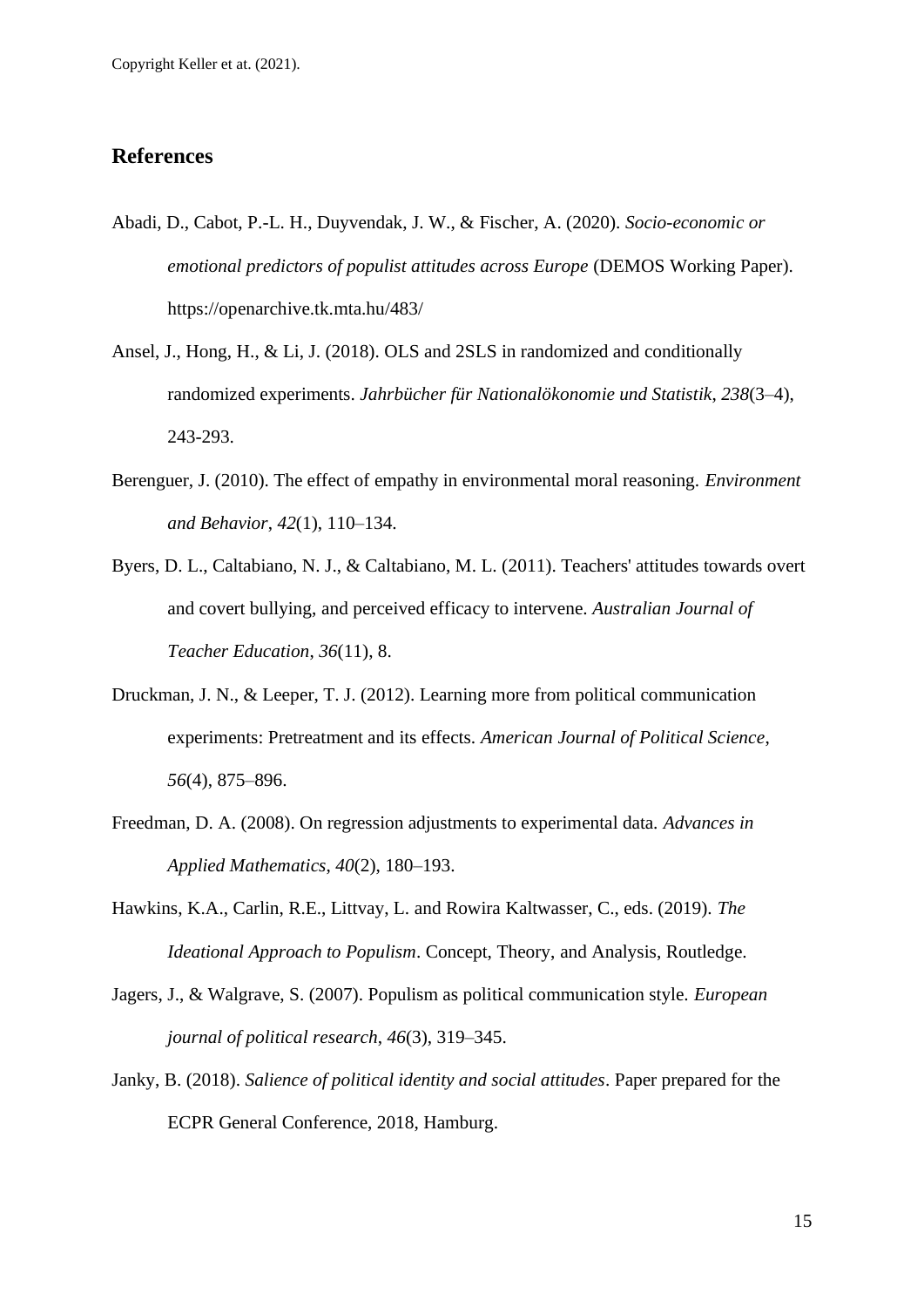- Killen, M., & Rutland, A. (2013). *Children and social exclusion: Morality, prejudice, and group identity*. John Wiley & Sons.
- Lin, W. (2013). Agnostic notes on regression adjustments to experimental data: Reexamining Freedman's critique. *Annals of Applied Statistics*, *7*(1), 295–318.
- Moffitt, B., & Tormey, S. (2014). Rethinking Populism: Politics, Mediatisation and Political Style. *Political Studies*, *62*(2), 381–397.
- Mudde, C. (2004). The populist zeitgeist. *Government and opposition*, *39*(4), 541–563. https://doi.org/10.1111/j.1477-7053.2004.00135.x
- Mudde, C., & Rovira Kaltwasser, C. (2013). "Exclusionary vs. inclusionary populism: Comparing contemporary Europe and Latin America", *Government and Opposition*, *48*(2), 147–174.
- Pörhölä, M., Karhunen, S., & Rainivaara, S. (2006). Bullying at school and in the workplace: A challenge for communication research. *Annals of the International Communication Association*, *30*(1), 249–301.
- Rigby, K. and Slee, P. T. (1991). Bullying among Australian school children: Reported behavior and attitudes toward victims. *Journal of Social Psychology*, *131*, 615–627.
- Somer, M., McCoy, J. L., & Luke, R. E. (2021). Pernicious polarization, autocratization and opposition strategies, *Democratization*, 1–20.
- Søndergaard, D. M. (2014). Social exclusion anxiety: Bullying and the forces that contribute to bullying amongst children at school. In R. M. Schott & D. M. Søndergaard (Eds.), *School bullying: New theories in context* (pp. 47–80). Cambridge University Press.
- Waterbury, M. A. (2020). Populist nationalism and the challenges of divided nationhood: The politics of migration, mobility, and demography in post-2010 Hungary. *East European Politics and Societies*, *34*(4), 962–983.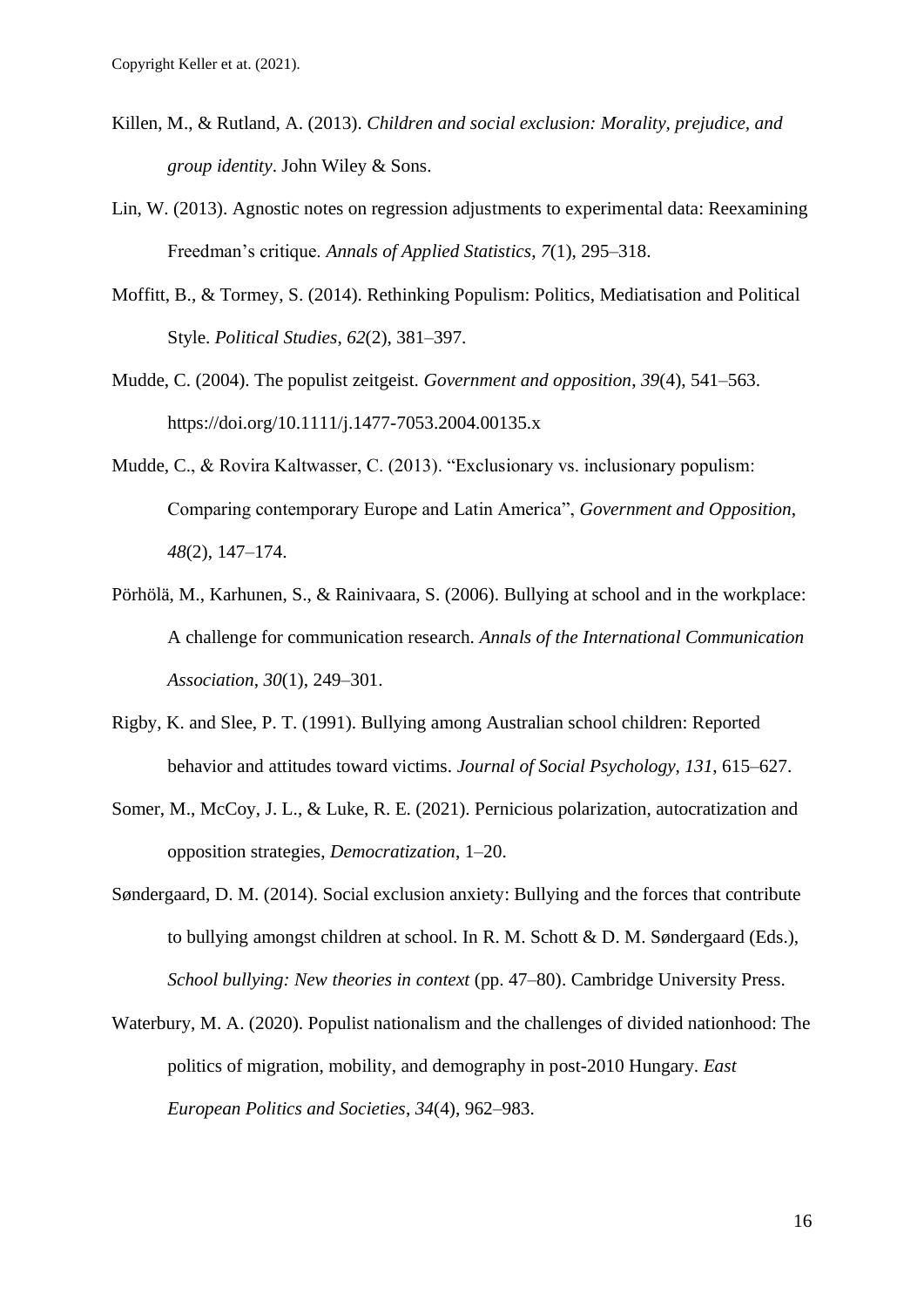## **Appendix**

Table A1: The items used to construct the Populism Index and the distribution of answers in the answer-categories (%)

<span id="page-16-0"></span>

|                                                                                                                                                                                                                                                                                                 | I do not<br>agree at<br>all | I do<br>not<br>agree | I tend to<br>disagree | I agree and<br>I disagree | I tend<br>tο<br>agree | agree | I fully<br>agree | Total |
|-------------------------------------------------------------------------------------------------------------------------------------------------------------------------------------------------------------------------------------------------------------------------------------------------|-----------------------------|----------------------|-----------------------|---------------------------|-----------------------|-------|------------------|-------|
| The state should not spend money on entertainment for prisoners in prisons (TV,<br>library, cultural events, celebrations)                                                                                                                                                                      | 10.8                        | 15.4                 | 13.6                  | 23.2                      | 12                    | 9.6   | 15.4             | 100   |
| The state should not spend money on treating illnesses of prisoners                                                                                                                                                                                                                             | 31                          | 26.8                 | 13.8                  | 16.6                      | 3.8                   | 3     | 5.               | 100   |
| The state should not spend money on the care of serious alcoholics (ambulance<br>transport, detoxification, rehabilitation programs)                                                                                                                                                            | 24.2                        | 23.4                 | 19                    | 19                        | 6.2                   | 2.8   | 5.4              | 100   |
| People should be allowed to protect their own homes (house, garden) from<br>unauthorized intruders by any means                                                                                                                                                                                 | 4.6                         | 7.6                  | 9.2                   | 18.2                      | 14.2                  | 16.4  | 29.8             | 100   |
| The right of working people to a clean street takes precedence over the right of<br>homeless people to be on the streets                                                                                                                                                                        | 11.2                        | 13.2                 | 14.8                  | 32.6                      | 12.6                  | 6.4   | 9.2              | 100   |
| A country has the right to decide people from which religion they accept as migrants                                                                                                                                                                                                            | 23.8                        | 18.2                 | 9.2                   | 23.6                      | 10.4                  | 5.6   | 9.2              | 100   |
| A nightclub should have the right to decide not to admit Roma guests                                                                                                                                                                                                                            | 30.4                        | 17.4                 | 13                    | 18.2                      | 8                     | 5.4   | 7.6              | 100   |
| A municipality should have the right to decide not to accept institutions for the<br>mentally ill people                                                                                                                                                                                        | 18.4                        | 16.6                 | 12                    | 27.2                      | 11.4                  | 6     | 8.4              | 100   |
| If an abused wife stands up for her husband, public authorities should be not involved<br>in the family-affairs                                                                                                                                                                                 | 22.6                        | 23                   | 14.2                  | 22.4                      | 7.6                   | 5     | 5.2              | 100   |
| People should not be expected to talk about certain groups in the presence of their<br>members in the way these people want to call themselves (for example, we can say<br><i>gypsy</i> even if a person wants to hear <i>Roma</i> , or we can say <i>fag</i> if a person wants to hear<br>gay) | 24.2                        | 14.6                 | 9.8                   | 24.6                      | 11.6                  | 5.2   | 10               | 100   |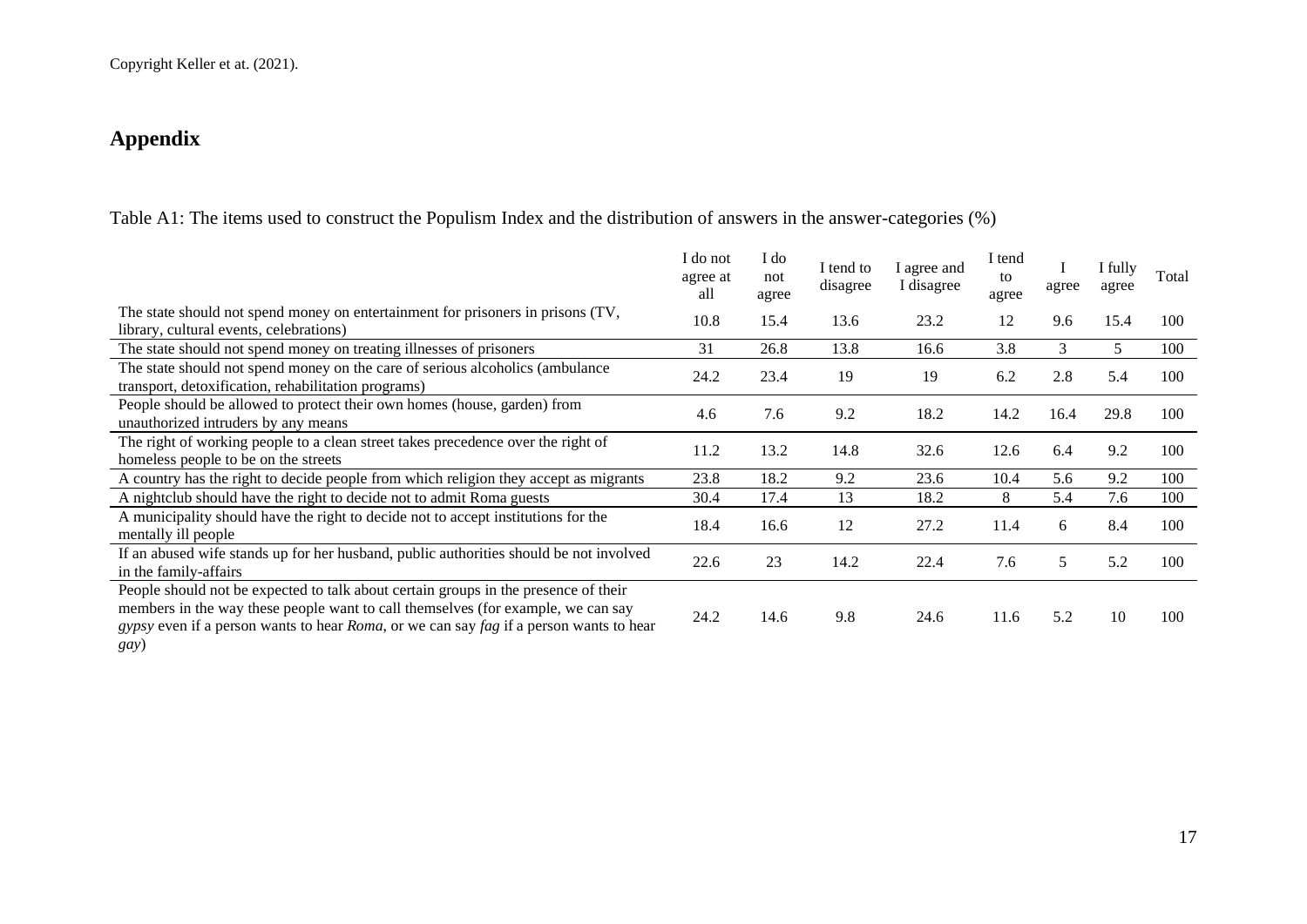

Figure A1: The distribution of the Populism Index

Note: Mean =  $3.45$ , SD =  $1.05$ The Populism Index is the average of the 10 items.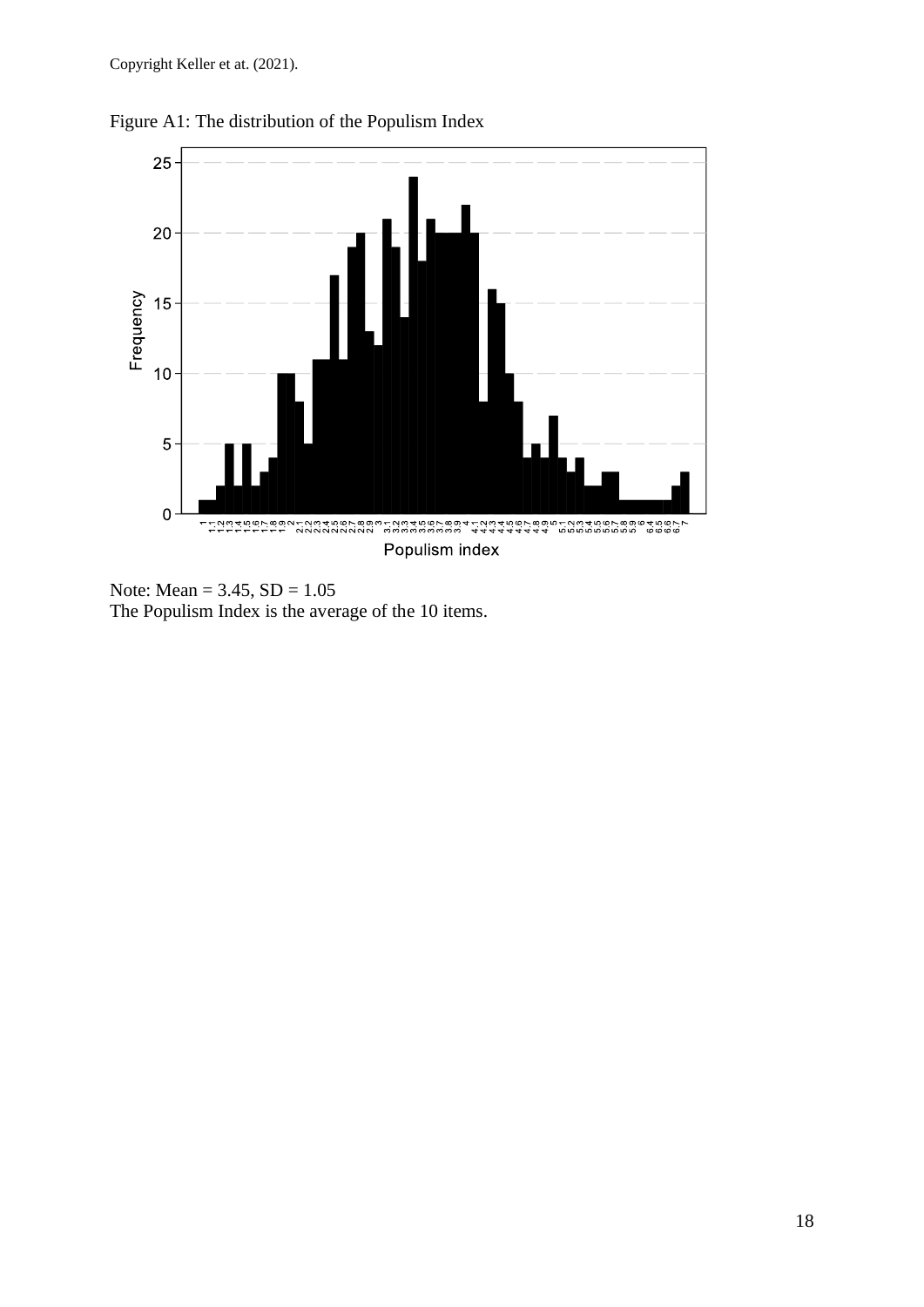Table A2: The items used to construct the Bullying Acceptance Index and the distribution of answers in the answer-categories (%)

|                                                           | I do not<br>agree at<br>all | do not<br>agree | I tend to<br>disagree | I agree<br>and I<br>disagree | I tend<br>to agree | l agree | I fully<br>agree | Total |
|-----------------------------------------------------------|-----------------------------|-----------------|-----------------------|------------------------------|--------------------|---------|------------------|-------|
| It is okay to call some kids nasty names                  | 38.4                        | 23.6            | 11.2                  | 18.6                         | 3.2                | 1.6     | 3.4              | 100   |
| * It irritates me when nobody defends a bullied child     | 2.4                         | 1.4             | 0.8                   | 5.4                          | 13.4               | 16.4    | 60.2             | 100   |
| * A bully is really a coward                              | 2.4                         | 4.2             | 5                     | 22.2                         | 13.4               | 18.2    | 34.6             | 100   |
| * It is a good thing to help children who can't defend    |                             |                 |                       |                              |                    |         |                  | 100   |
| themselves                                                | 1.2                         | 0.4             | 1.6                   | 4.8                          | 12.4               | 13.8    | 65.8             |       |
| * It is a wrong thing to join in bullying                 | ◠                           | 1.8             | 1.4                   | 4.8                          | 7.2                | 9.2     | 73.6             | 100   |
| It is funny to see kids get upset when they are teased    | 52.4                        | 20.4            | 8.6                   | 12.4                         | 2.8                | 1.8     | 1.6              | 100   |
| * I feel bad seeing a child bullied                       |                             | 1.6             | 1.6                   | 6.8                          | 11.6               | 14.2    | 63.2             | 100   |
| * I like it when someone stands up for kids who are being |                             |                 |                       |                              |                    |         |                  | 100   |
| bullied                                                   | 0.8                         |                 | 0.4                   | 4.2                          | 7.8                | 11      | 74.8             |       |

Note: Based on the Provictim Scale of Rigby & Slee (1991).

\* The item was reversely coded in the Bullying Acceptance Index